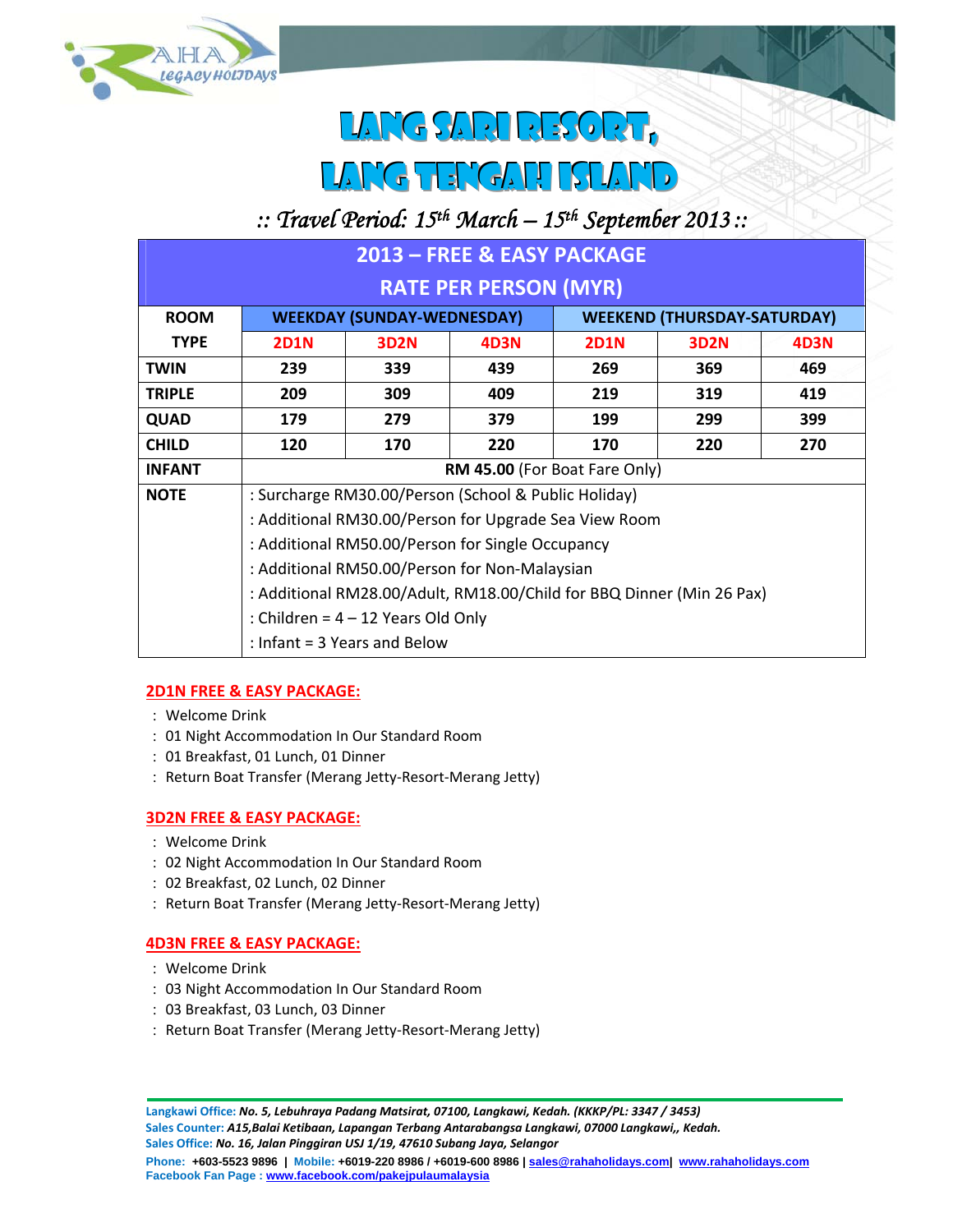

|                              |                                                                                                               |             | <b>2013 - SNORKELING FULLBOARD PACKAGE</b> |                                    |             |             |  |  |  |
|------------------------------|---------------------------------------------------------------------------------------------------------------|-------------|--------------------------------------------|------------------------------------|-------------|-------------|--|--|--|
| <b>RATE PER PERSON (MYR)</b> |                                                                                                               |             |                                            |                                    |             |             |  |  |  |
| <b>ROOM</b>                  | <b>WEEKDAY (SUNDAY-WEDNESDAY)</b>                                                                             |             |                                            | <b>WEEKEND (THURSDAY-SATURDAY)</b> |             |             |  |  |  |
| <b>TYPE</b>                  | <b>2D1N</b>                                                                                                   | <b>3D2N</b> | <b>4D3N</b>                                | <b>2D1N</b>                        | <b>3D2N</b> | <b>4D3N</b> |  |  |  |
| <b>TWIN</b>                  | 279                                                                                                           | 379         | 479                                        | 309                                | 409         | 509         |  |  |  |
| <b>TRIPLE</b>                | 239                                                                                                           | 339         | 439                                        | 259                                | 359         | 459         |  |  |  |
| <b>QUAD</b>                  | 219                                                                                                           | 319         | 419                                        | 239                                | 339         | 439         |  |  |  |
| <b>CHILD</b>                 | 120                                                                                                           | 170         | 220                                        | 170                                | 220         | 270         |  |  |  |
| <b>INFANT</b>                | RM 45.00 (For Boat Fare Only)                                                                                 |             |                                            |                                    |             |             |  |  |  |
| <b>NOTE</b>                  | : Surcharge RM30.00/Person (School & Public Holiday)                                                          |             |                                            |                                    |             |             |  |  |  |
|                              | : Additional RM30.00/Person for Upgrade Sea View Room                                                         |             |                                            |                                    |             |             |  |  |  |
|                              | : Additional RM50.00/Person for Single Occupancy                                                              |             |                                            |                                    |             |             |  |  |  |
|                              | : Additional RM50.00/Person for Non-Malaysian                                                                 |             |                                            |                                    |             |             |  |  |  |
|                              | : Additional RM28.00/Adult, RM18.00/Child for BBQ Dinner (Min 26 Pax)<br>: Children = $4 - 12$ Years Old Only |             |                                            |                                    |             |             |  |  |  |
|                              |                                                                                                               |             |                                            |                                    |             |             |  |  |  |
|                              | : Infant = $3$ Years and Below                                                                                |             |                                            |                                    |             |             |  |  |  |

#### **2D1N SNORKELING FULLBOARD PACKAGE:**

- Welcome Drink
- 01 Night Accommodation In Our Standard Room
- 01 Breakfast, 01 Lunches, 01 Dinners
- 01 Snorkeling Trip around Lang Tengah Island with Equipment
- Return Boat Transfer (Merang Jetty‐Resort‐Merang Jetty)

#### **3D2N SNORKELING FULLBOARD PACKAGE:**

- Welcome Drink
- 02 Night Accommodation In Our Standard Room
- 02 Breakfast, 02 Lunches, 02 Dinners
- 02 Snorkeling Trip around Lang Tengah Island with Equipment
- Return Boat Transfer (Merang Jetty‐Resort‐Merang Jetty)

#### **4D3N SNORKELING FULLBOARD PACKAGE:**

- Welcome Drink
- 03 Night Accommodation In Our Standard Room
- 03 Breakfast, 03 Lunches, 03 Dinners
- 02 Snorkeling Trip around Lang Tengah Island with Equipment by boat & 01 Beach Snorkeling
- : Return Boat Transfer (Merang Jetty-Resort-Merang Jetty)